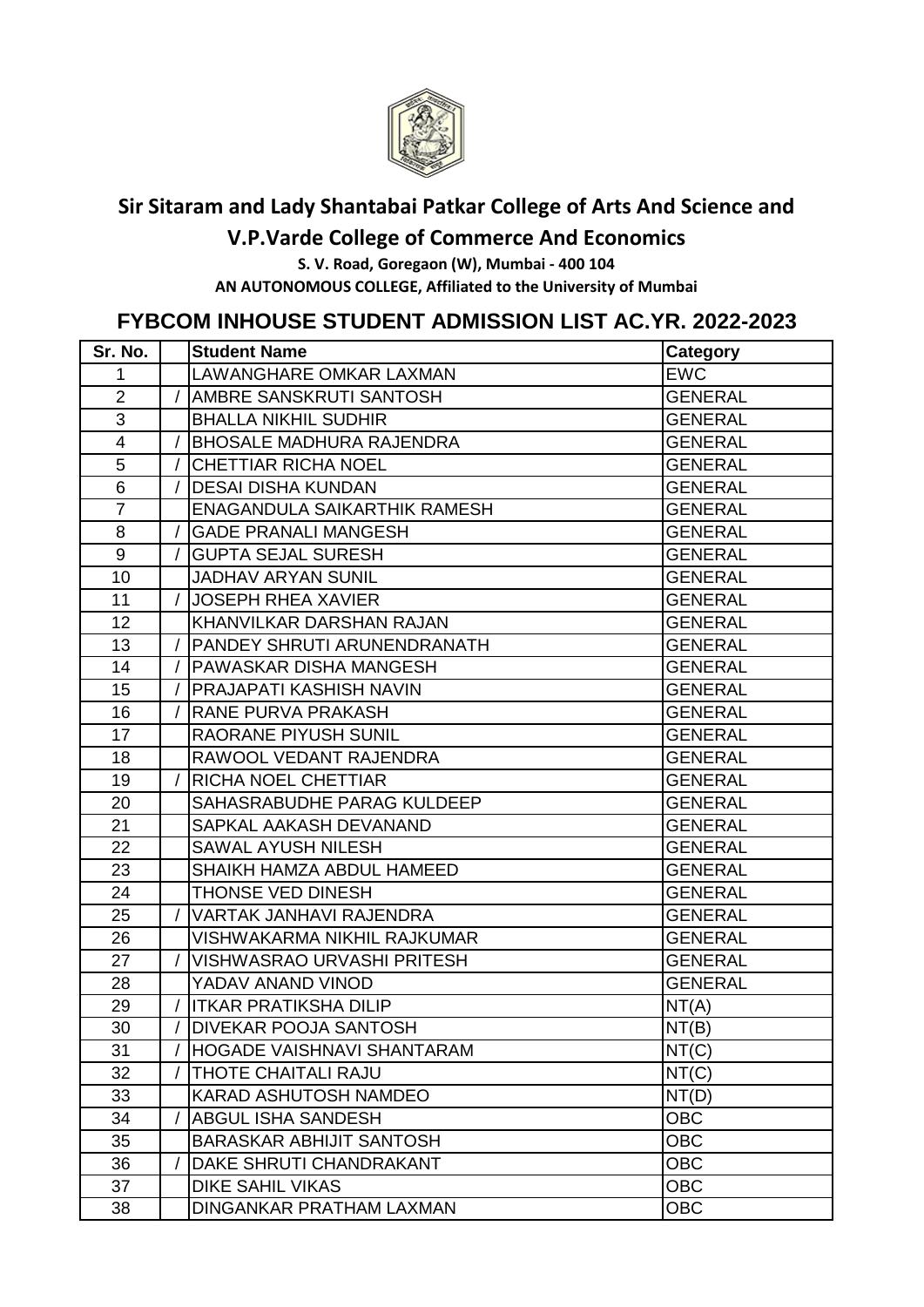| Sr. No. | <b>Student Name</b>               | <b>Category</b>        |
|---------|-----------------------------------|------------------------|
| 39      | <b>GAWDE RAJ SANTOSH</b>          | <b>OBC</b>             |
| 40      | <b>GORE VAISHNAVI MANOJ</b>       | <b>OBC</b>             |
| 41      | <b>GULEKAR SANIKA SUHAS</b>       | <b>OBC</b>             |
| 42      | <b>GURAV LAVESH MANOJ</b>         | <b>OBC</b>             |
| 43      | <b>GURAV REENA NARAYAN</b>        | <b>OBC</b>             |
| 44      | <b>JADHAV NITESH NAGAESH</b>      | <b>OBC</b>             |
| 45      | <b>JADHAV RUTUJA AJIT</b>         | <b>OBC</b>             |
| 46      | <b>KADAM SHRUTI SACHIN</b>        | <b>OBC</b>             |
| 47      | KHALE ASHWINI PRABHAKAR           | <b>OBC</b>             |
| 48      | KHANDEKAR YUVRAJ SHUTANSHU        | <b>OBC</b>             |
| 49      | PATADE SUJAY SUNIL                | <b>OBC</b>             |
| 50      | PATIL NIRJARA MUKESH              | <b>OBC</b>             |
| 51      | REDKAR SWAYAM MANISH              | <b>OBC</b>             |
| 52      | SAWANT KANIKA VIJAY               | <b>OBC</b>             |
| 53      | SHINDE ANIRUDDHA TATYASAHEB       | <b>OBC</b>             |
| 54      | TAMBE TEJASVI RAJENDRA            | <b>OBC</b>             |
| 55      | THAKUR AMRUTA JAGDISH NAYNA       | <b>OBC</b>             |
| 56      | UJGAONKAR YADNESH BHUSHAN         | <b>OBC</b>             |
| 57      | ZAGADE KOMAL DAYANAND             | <b>OBC</b>             |
| 58      | KAMUNI SRIYA SRINIVAS             | <b>SBC</b>             |
| 59      | <b>KOLI JANHAVI KISHOR</b>        | <b>SBC</b>             |
| 60      | <b>MORJE SAYALI UMESH</b>         | <b>SBC</b>             |
| 61      | AJGAONKAR ANJALI GANESH           | <b>SC</b>              |
| 62      | CHANDORKAR PRADIP MANOJ           | <b>SC</b>              |
| 63      | <b>DETHE PRATHMESH BALRAM</b>     | <b>SC</b>              |
| 64      | <b>GAMRE PARTH NILESH</b>         | <b>SC</b>              |
| 65      | <b>NANDINI SHANTARAM SHETANE</b>  | <b>SC</b>              |
| 66      | SANIYA JAYSING SHEVALE            | <b>SC</b>              |
| 67      | <b>GAIKWAD CHATURTHI GURUNATH</b> | <b>SEBC</b>            |
| 68      | PRASAD NIVADUNGE                  | <b>SEBC</b>            |
| 69      | <b>BARAP MAYUR SANJAY</b>         | <b>ST</b>              |
| 70      | <b>BHURKUD SAHIL GANGARAM</b>     | <b>ST</b>              |
| 71      | <b>GAIKAR AASHISH BALARAM</b>     | <b>ST</b>              |
| 72      | <b>GARASIA JIGNESH AJAY</b>       | <b>ST</b>              |
| 73      | HABALE SHUBHANGI SHINWAR          | <b>ST</b>              |
| 74      | <b>HADAL PRADEEP RAMA</b>         | <b>ST</b>              |
| 75      | <b>MADHA GAURAV SUBHASH</b>       | $\overline{\text{ST}}$ |
| 76      | NIMLE VIRAJ VINOD                 | <b>ST</b>              |
| 77      | PATEL TRIVENI MUKESH              | <b>ST</b>              |
| 78      | PRIYESH ANNA GUNJAL               | <b>ST</b>              |



*For* PRINCIPAL